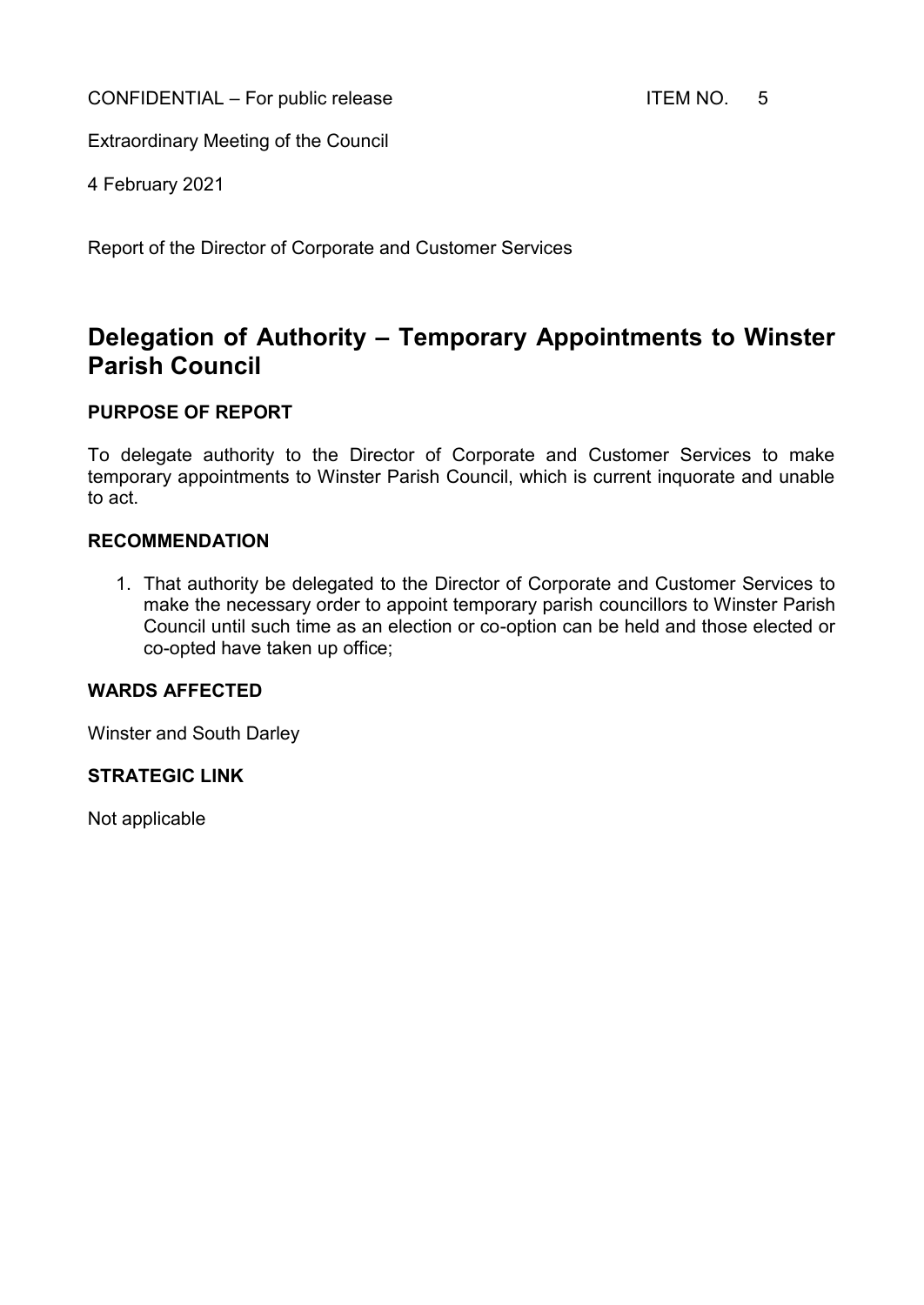## **1 REASON FOR URGENCY**

1.1 This matter is urgent on the basis that Winster Parish Council is presently unable to act and has business that it is required to transact before elections can be held to fill vacancies on the council.

### **2 BACKGROUND**

- 2.1 In order for a Town and Parish Council to operate they have to be quorate. There are occasions where due to resignations or a lack of applications for vacancies at election, a town or parish council is not able to operate for this reason.
- 2.2 Section 91(1) of the Local Government Act 1972 provides that the principal authority, in this case the District Council, can make an order to appoint to the town or parish council until such time as the vacancies on the council have been filled by election.

## **3 REPORT**

- 3.1 There is currently one Council who has indicated that they are unable to operate Winster Parish Council. The situation at Winster Parish Council has arisen from a number of resignations which has made the Council inquorate. Whilst one vacancy can be filled through co-option, the Council is presently inquorate and cannot make a decision to co-opt. A request has received from ten electors in the parish for the remaining vacancies to be filled by-election. This by-election cannot take place until 6 May 2021 at the earliest.
- 3.2 The quorum for any meeting of Winster Parish Council is three. Whilst two parish councillors remain, at least two parish councillors need to be appointed to provide sufficient resilience until an election can take place.
- 3.3 Given that the Parish Council has a number of bills which need to be paid and needs to set the precept for the parish, it is necessary for the District Council to consider delegating authority to the Director of Corporate and Customer Services to make temporary appointments to the parish until the vacancies can be filled under the power it has under Section 91 of the Local Government Act 1972. The use of this power is a function reserved to Council, which has not been delegated to an officer. The decision to delegate authority must therefore be made by the Council. The alternative scenario would be to call an Extraordinary Meeting of the Council to determine this matter in the next week.
- 3.4 Consultation has taken place with the relevant Ward Member and political group leaders in the preparation of this report. All are supportive of the recommendation to delegate authority in this instance to enable temporary appointments to be made in a timely manner.

#### **4 RISK ASSESSMENT**

Legal

4.1 Section 91(1) of the Local Government Act 1972 provides that the principal authority, in this case Derbyshire Dales District Council, can make an order to appoint to town or parish councils until such time as vacancies have been filled by election. The Council could choose not to appoint anyone to Winster Parish Council. However the Parish Council would not be unable to make any decisions due to being inquorate. Without